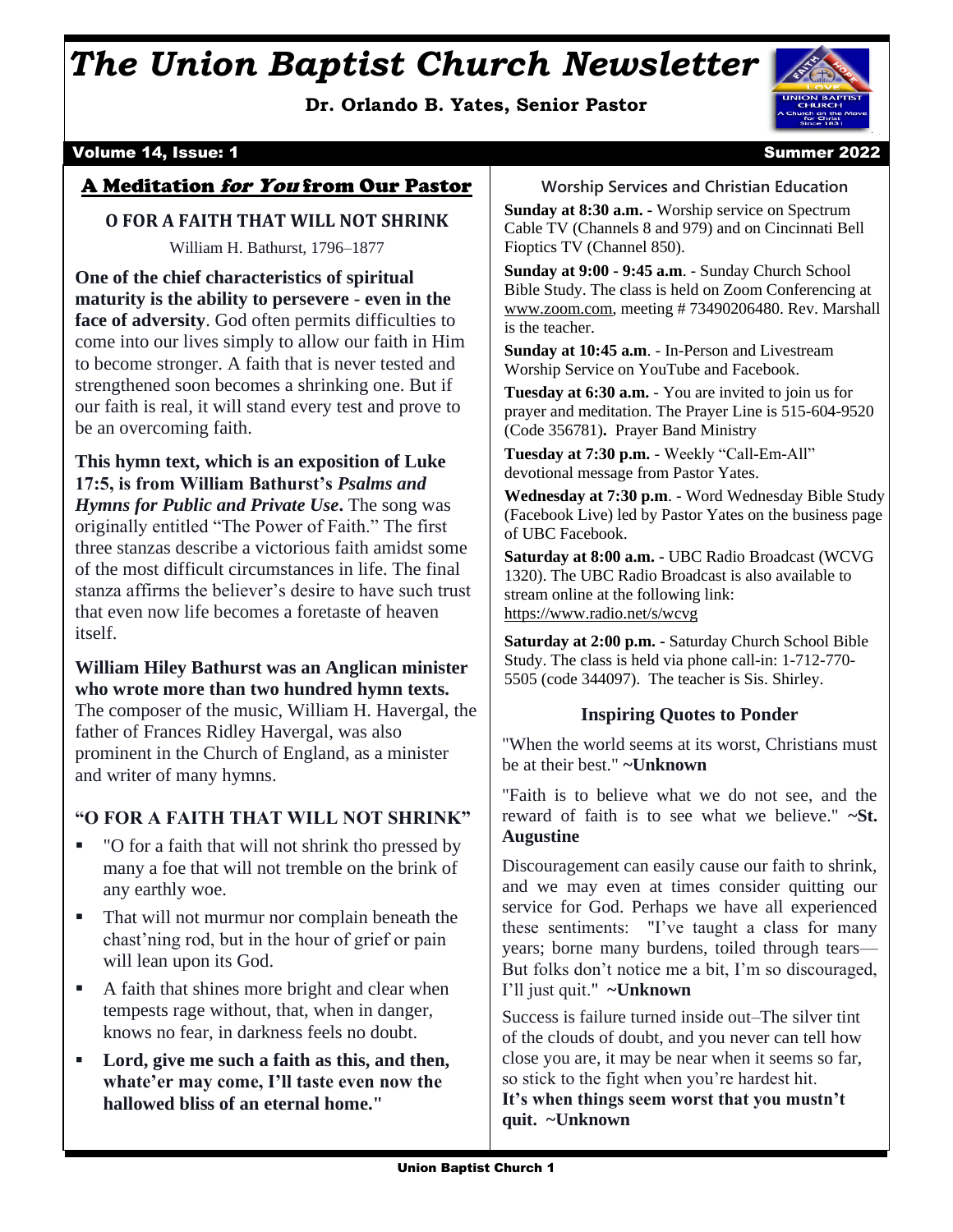# **HAPPY BIRTHDAY BLESSINGS TO EVERYONE BORN IN JUNE, JULY AND AUGUST**



**REPORTING ILLNESSES, SURGERIES AND BEREAVEMENT INFORMATION:** Please contact the church office if you or a loved one is sick or entering the hospital so that your Family Ward Deacon and Pastor Yates may be notified. Please also contact the office if you or a loved one is being released from the hospital or if there is bereavement in your family. The church office phone number is **(513) 381-3858**.

**INTERCESSORY PRAYER MINISTRY:** Please continue to keep in prayer our UBC members in nursing homes, assisted living facilities, hospitals and at home. Please also continue to pray for all of the bereaved families at Union and bereaved families all over the world.

**UBC WEBSITE - GIVING:** There are two methods of giving on the website*: Tithely and Givelify.* **Please visit the website and click on the "Give" tab for more information and check out the video.** Thank you.

**EMAIL ADDRESS REMINDER:** If you have an email address and have not had a chance to provide your email address to the church office, please do so by contacting **Sis. Marionnetta Hayes-Rodgers**, Administrative Assistant at (513) 381-3858, ext. 3, on Tuesday, Wednesday and Thursday, from **10:00 a.m. - 4:30 p.m**., or you can email your address to her at marionetta.rodgers@union-baptist.net. God Bless!

**UBC NEWSLETTER:** In addition to electronic mailing of the newsletter, a copy of the UBC Summer 2022 Newsletter can be found in the vestibule of the church and is also posted on the church website in color. If you would like to provide an article for the UBC Fall 2022 Newsletter, please send to [publicity@union-baptist.net](mailto:publicity@union-baptist.net) by **August 26, 2022**.

**CHILDREN'S CHURCH MINISTRY:** For additional information about the Children's Church Ministry, please visit the UBC website at<https://union-baptist.net/> and click on the Ministries tab. If you have any questions, you can also contact Rev. **Emanuel Marshal, Minister Leader**, by calling 513-381-3858, ext.7.

**PURPOSE DRIVEN YOUTH MINISTRY (PDYM) WILL SOON START IN-PERSON WORSHIP:** PDYM will begin their service in their worship area on the second floor beginning **Sunday, July 10, 2022**. They plan to meet on the second and fourth Sundays of the month based on teen attendance. PDYM has planned a Bible study for the teens at the home of Rev. Alvin and Sis. Kim Wyatt on Saturday, July 16, 2022. The PDYM will also plan their next outing by late August or early Fall. **Rev. Alvin L. Wyatt, PDYM Minister Leader**

## **UNION BAPTIST CHURCH - SCHOLARS RECOGNITION DAY**



 **Sunday, June 26, 2022**

 **High School Graduates**

 **Bro. Jamar Henry** - Colerain High School Butler Technical College – Major: Construction

**Sis. Ta'nyah Hoover** - Western Hills High School UC Raymond Walters – Major: Graphic Design

 **College Graduates**

 **Sis. Lauren Phillips** - Xavier University Master's Degree in Health Services Administration

 **Sis. Morgan Phillips** - University of Cincinnati Master's Degree in Communication: Public Relations

 **Sis. Brooke Shirley** - Northern Kentucky University Master's Degree in Business (Beta Gamma Sigma Honor Society)

**Sis. Louise Stevenson** and **Sis. Rogena Stargel**, UBC Scholarship Ministry Leaders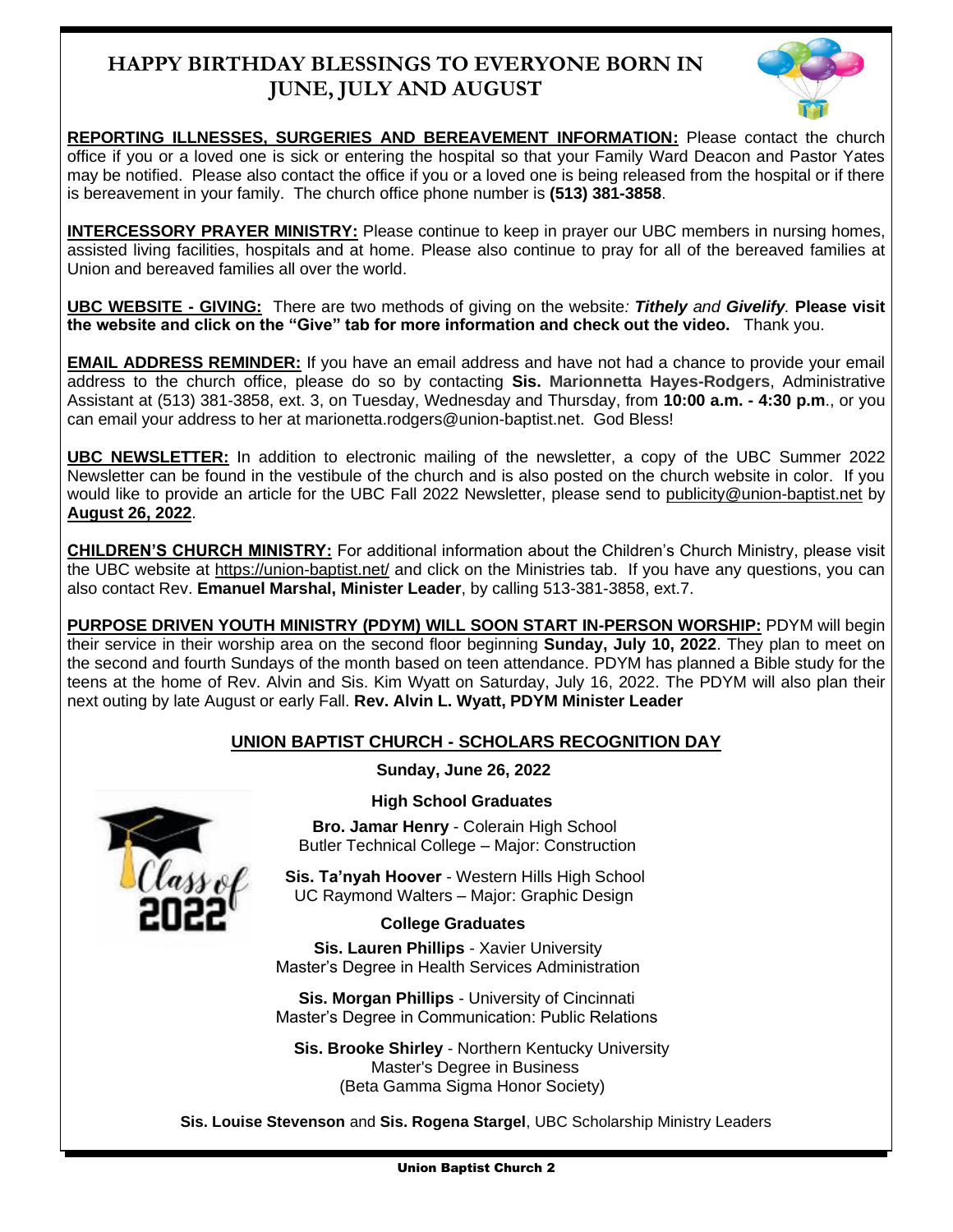# INFORMATION & ANNOUNCEMENTS (CONTINUED)

## **CEMETERY MINISTRY UPDATE**

A Memorial Day Observance was held simultaneously at **historic United American Cemetery** and **historic Union Baptist Cemetery** on **May 30, 2022**.

**Pastor Orlando B. Yates** officiated at the ceremony at **United American Cemetery**. Also present were **Pastor Herbert E. Mabry** of Greater Liberty Baptist Church in Madisonville; **Pastor Tracy E. Ventus** from New Mission Baptist Church in Madisonville; **Dr. Gary P. Zola**, R**abbi**, from Hebrew Union College; **Rev. Alethea Botts**, Lead Pastor from Gaines United Methodist Church in Madisonville; **Stephanie Summerow Dumas**, President, Hamilton County Commissioners; members of Union and the Madisonville community were also in attendance. Pastor Yates and John Stillpass (UBC Lawyer) spoke briefly with a reporter from WCPO Channel 9 about issues related to the cemetery.

**Rev. Alvin l. Wyatt**, Associate Minister officiated at the ceremony at Union Baptist Cemetery. **Rev. Damon Lynch Jr, Pastor Emeritus** of New Jerusalem Baptist Church was the guest speaker. UBC members and the Price Hill community were also in attendance

A Special Thank You to J.C. Battle Funeral Home for providing the tents and everyone else who assisted in making the Celebration a success. **Sis Dorene Dillard**, **Cemetery Ministry Leader**

## **WOMEN'S MINISTRY UPDATE**

Submitted by Sis. Louise Stevenson and Sis. Rogena Stargel, Women's Ministry Leaders

The **Annual Women's Day celebration will be held on Sunday September 25, 2022.** This year our **theme** is "Precious Lord Take My Hand." Our **colors** for this year will be **white with red corsages**. Our chosen speaker is still praying on this assignment. We still **need volunteers** to serve on our initiatives this year. If you would like to help, contact one of the following team members: **Sis. June Gizzard, Sis. Margie Yates**, **Sis. Denise Harris** or **Sis. Louise Stevenson.**

#### **Women's Outreach Project**

Our Outreach project this year will be donations to the Bethany House. We will donate black beauty products, hair products (all types of combs, brushes, bobby pins, rubber bands, barrettes, night caps), lotion, Vaseline and much more. A tub for our collection of products will be in the vestibule from **Sunday, July 3** to **Sunday, August 14, 2022**. If you want to give a financial donate, please give to **Sis. Melanie Williams** or **Sis Doris Walker**, our outreach coordinators.

#### **A Walk-a-thon with Jesus**

Join us for a morning walk with Jesus at Winton Woods Park, **Saturday, August 13, 9am** -**11am.** Come and walk and talk about Him with your Sisters in Christ. Healthy morning snacks will be available. **Sis Annette Bell** and **Sis. Phyllis Matthews** are the coordinators.

## **Patron List for our Women's Day Celebration**

#### **(Recognition of our Seasoned Saints in Our Life)**

*They are like trees planted along the riverbank, Bearing fruit in each season. Their leaves never wither, and they prosper in all they do. ~ Psalm 1:3 NLT*

A "Seasoned Saint" is one who has been through a few more years of growth in the Lord, experienced some trials and tribulations and has enjoyed times of triumph and joy. Through our Lord Jesus Christ, our knowledge and wisdom has increased in Him and that enables us to share with those on the same path.

Our patron list will be available to you as of Sunday, **August 7- September 4, 2022**. To add names to our Seasoned Saint List, the cost is \$2.00 per name. If a name is nominated more than once a star will be put beside that name (\*). For more information contact **Sis. Gwen Hall** or Sis. Portia Fuller, the coordinators.

#### **Women's Day Assessment - \$100**

Please remember to give your \$100 assessment above your tithes and offerings this year. The Men's Ministry gave more than the women of Union for the past 2 years. Can we **TURN UP** this year? Please see **Sis. Rogena Stargel.**